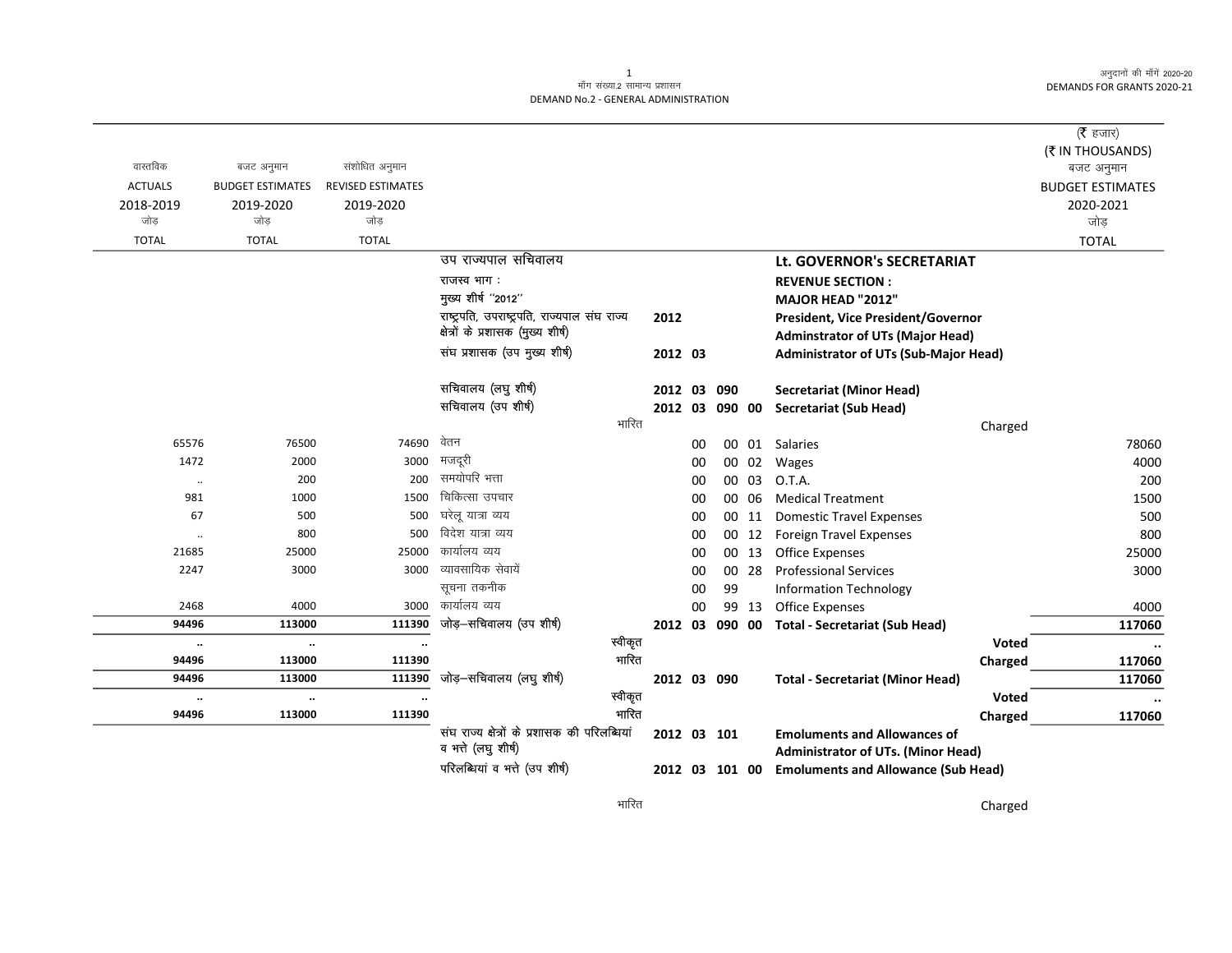अनुदानों की माँगें 2020-20 DEMANDS FOR GRANTS 2020-21

## माँग संख्या.2 सामान्य प्रशासन DEMAND No.2 - GENERAL ADMINISTRATION

|                      |                         |                          |                                        |         |             |    |                |       |                                                         | ( $\bar{\tau}$ हजार)<br>(₹ IN THOUSANDS) |
|----------------------|-------------------------|--------------------------|----------------------------------------|---------|-------------|----|----------------|-------|---------------------------------------------------------|------------------------------------------|
| वास्तविक             | बजट अनुमान              | संशोधित अनुमान           |                                        |         |             |    |                |       |                                                         | बजट अनुमान                               |
| <b>ACTUALS</b>       | <b>BUDGET ESTIMATES</b> | <b>REVISED ESTIMATES</b> |                                        |         |             |    |                |       |                                                         | <b>BUDGET ESTIMATES</b>                  |
| 2018-2019            | 2019-2020               | 2019-2020                |                                        |         |             |    |                |       |                                                         | 2020-2021                                |
| जोड                  | जोड                     | जोड                      |                                        |         |             |    |                |       |                                                         | जोड़                                     |
| <b>TOTAL</b>         | <b>TOTAL</b>            | <b>TOTAL</b>             |                                        |         |             |    |                |       |                                                         | <b>TOTAL</b>                             |
| 2211                 | 2270                    | 2560                     | वेतन                                   |         |             | 00 |                | 00 01 | Salaries                                                | 2670                                     |
| 175                  | 500                     | 500                      | चिकित्सा उपचार                         |         |             | 00 |                | 00 06 | <b>Medical Treatment</b>                                | 500                                      |
| 2386                 | 2770                    | 3060                     | जोड़-परिलब्धियां व भत्ते (उप शीर्ष)    |         |             |    | 2012 03 101 00 |       | <b>Total -Emoluments and Allowance (Sub</b><br>Head)    | 3170                                     |
| $\ddot{\phantom{a}}$ | $\ldots$                | $\ddot{\phantom{a}}$     |                                        | स्वीकृत |             |    |                |       | <b>Voted</b>                                            | $\ddotsc$                                |
| 2386                 | 2770                    | 3060                     |                                        | भारित   |             |    |                |       | Charged                                                 | 3170                                     |
| 2386                 | 2770                    | 3060                     | जोड़-संघ राज्य क्षेत्रों के प्रशासक की |         | 2012 03 101 |    |                |       | <b>Total - Emoluments and Allowances of</b>             | 3170                                     |
|                      |                         |                          | परिलब्धियां व भत्ते (लघु शीर्ष)        |         |             |    |                |       | <b>Administrator of UTs. (Minor Head)</b>               |                                          |
| $\ddotsc$            | $\ldots$                | $\ddotsc$                |                                        | स्वीकृत |             |    |                |       | Voted                                                   | $\ddot{\phantom{a}}$                     |
| 2386                 | 2770                    | 3060                     |                                        | भारित   |             |    |                |       | Charged                                                 | 3170                                     |
|                      |                         |                          | घरेलू स्थापना (लघु शीर्ष)              |         | 2012 03 103 |    |                |       | House Hold Establishment (Minor Head)                   |                                          |
|                      |                         |                          | घरेलू स्थापना (उप शीर्ष)               |         |             |    | 2012 03 103 00 |       | House Hold Establishment (Sub Head)                     |                                          |
|                      |                         |                          |                                        | भारित   |             |    |                |       | Charged                                                 |                                          |
| 916                  | 2000                    | 1500                     | अन्य प्रभार                            |         |             | 00 |                | 00 50 | <b>Other Charges</b>                                    | 2000                                     |
| 916                  | 2000                    | 1500                     | जोड़—घरेलू स्थापना (उप शीर्ष)          |         |             |    | 2012 03 103 00 |       | <b>Total -House Hold Establishment (Sub</b><br>Head)    | 2000                                     |
| $\ldots$             | $\cdot\cdot$            | $\ddotsc$                |                                        | स्वीकृत |             |    |                |       | Voted                                                   | $\ddotsc$                                |
| 916                  | 2000                    | 1500                     |                                        | भारित   |             |    |                |       | Charged                                                 | 2000                                     |
| 916                  | 2000                    | 1500                     | जोड़-घरेलू स्थापना (लघु शीर्ष)         |         | 2012 03 103 |    |                |       | <b>Total - House Hold Establishment (Minor</b><br>Head) | 2000                                     |
| $\ddot{\phantom{a}}$ | $\ldots$                | $\ddot{\phantom{a}}$     |                                        | स्वीकृत |             |    |                |       | Voted                                                   | $\cdot\cdot$                             |
| 916                  | 2000                    | 1500                     |                                        | भारित   |             |    |                |       | Charged                                                 | 2000                                     |
|                      |                         |                          | मनोरंजन व्यय (लघु शीर्ष)               |         | 2012 03 106 |    |                |       | <b>Entertainment Expenses (Minor Head)</b>              |                                          |
|                      |                         |                          | मनोरंजन व्यय (उप शीर्ष)                |         | 2012 03     |    | 106 00         |       | <b>Entertainment Expense (Sub Head)</b>                 |                                          |
| 1011                 | 2000                    | 1500                     | अन्य प्रशासनिक व्यय                    |         |             | 00 |                | 00 20 | <b>Other Administrative Expenses</b>                    | 2000                                     |
| 1011                 | 2000                    | 1500                     | जोड़-मनोरंजन व्यय (उप शीर्ष)           |         | 2012 03     |    | 106 00         |       | <b>Total - Entertainment Expense (Sub Head)</b>         | 2000                                     |
| 1011                 | 2000                    | 1500                     | जोड़-मनोरंजन व्यय (लघु शीर्ष)          |         | 2012 03 106 |    |                |       | <b>Total -Entertainment Expense (Minor</b>              | 2000                                     |
|                      |                         |                          |                                        |         |             |    |                |       | Head)                                                   |                                          |
|                      |                         |                          | सरकारी वाहन और मोटर वाहन (लघु शीर्ष)   |         | 2012 03 110 |    |                |       | <b>State Conveyance and Motor Cars (Minor</b><br>Head)  |                                          |

2